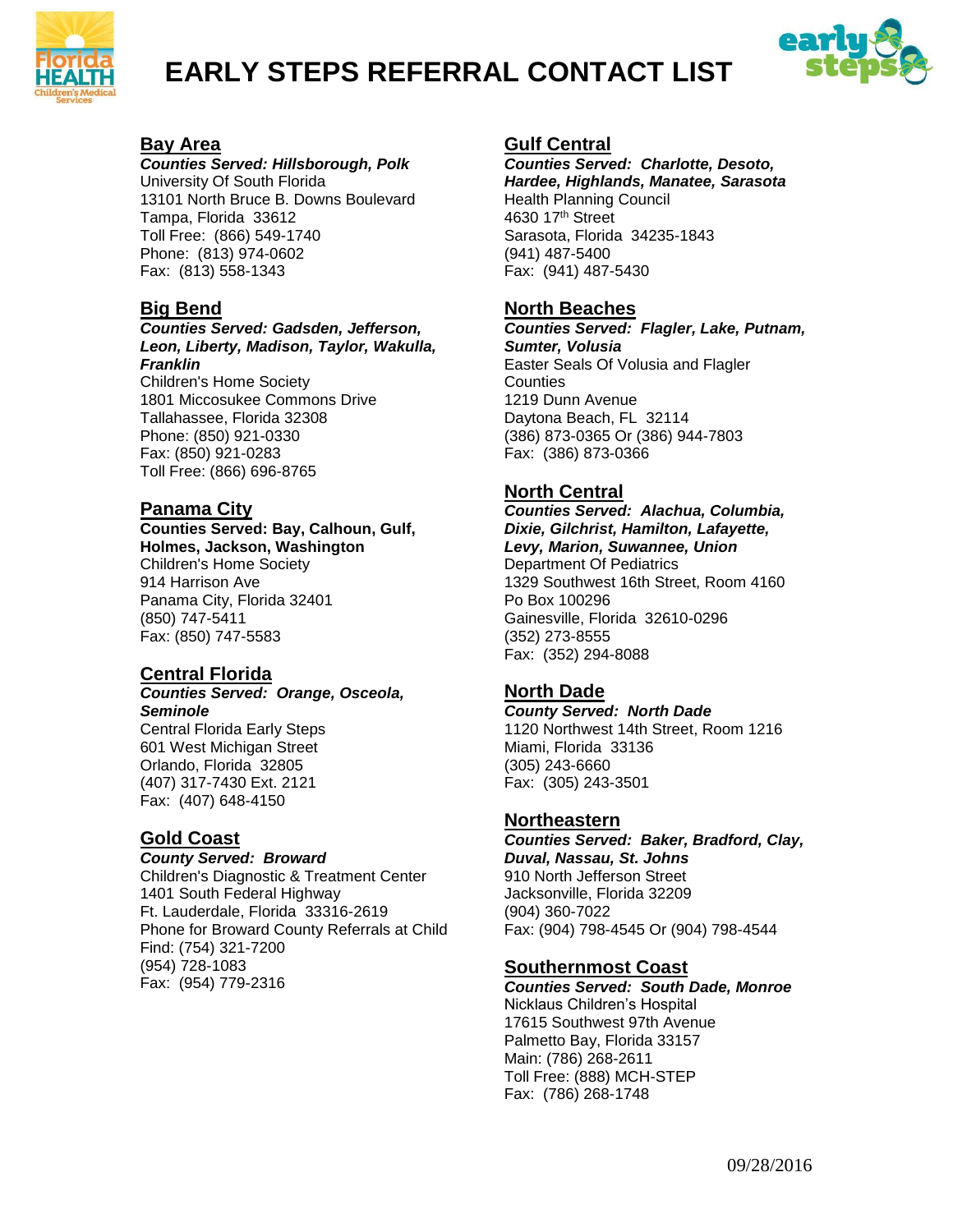

# **EARLY STEPS REFERRAL CONTACT LIST**



#### **Southwest Florida**

#### *Counties Served: Collier, Lee, Hendry, Glades*

Health Planning Council 8961 Daniels Center Drive, Suite 401 Ft. Myers, Florida 33912 (239) 433-6700 Fax: (239) 433-6706

# **Space Coast**

#### *County Served: Brevard*

Catch Of Brevard, Inc. 2565 Judge Fran Jamieson Way Viera, Florida 32940 (321) 639-5887 Fax: (321) 504-0955

#### **Treasure Coast**

#### *Counties Served: Palm Beach, Indian River, Martin, Okeechobee, St. Lucie* Easter Seals Florida, Inc. 1655 Palm Beach Lakes Blvd, Suite 600

West Palm Beach, Florida 33401 Phone For Palm Beach: (561) 881-2822 Toll-Free For Palm Beach: (866) 990-2822 Phone For Palm Beach Intake: (561) 882- 6426

Phone for Other Counties: (772) 380-9972

#### **West Central**

#### *Counties Served: Citrus, Hernando, Pasco, Pinellas*

Headquarters: Johns Hopkins All Children's Hospital 480 7th Avenue South, St. Petersburg, Florida 33701 (800) 374-4334 (727) 767-4403 Fax: (727) 767-4715

Mailing Address: Johns Hopkins All Children's Hospital Po Box 31020 - Dept 6005 St. Petersburg, Fl 33701

#### **Western Panhandle**

*Counties Served: Escambia, Okaloosa, Santa Rosa, Walton* Sacred Heart Hospital/Early Steps 5150 Bayou Boulevard, Suite 1-N Pensacola, Florida 32503 (850) 416-7656 Fax: (850) 416-7348 Toll free: (800) 281-1845